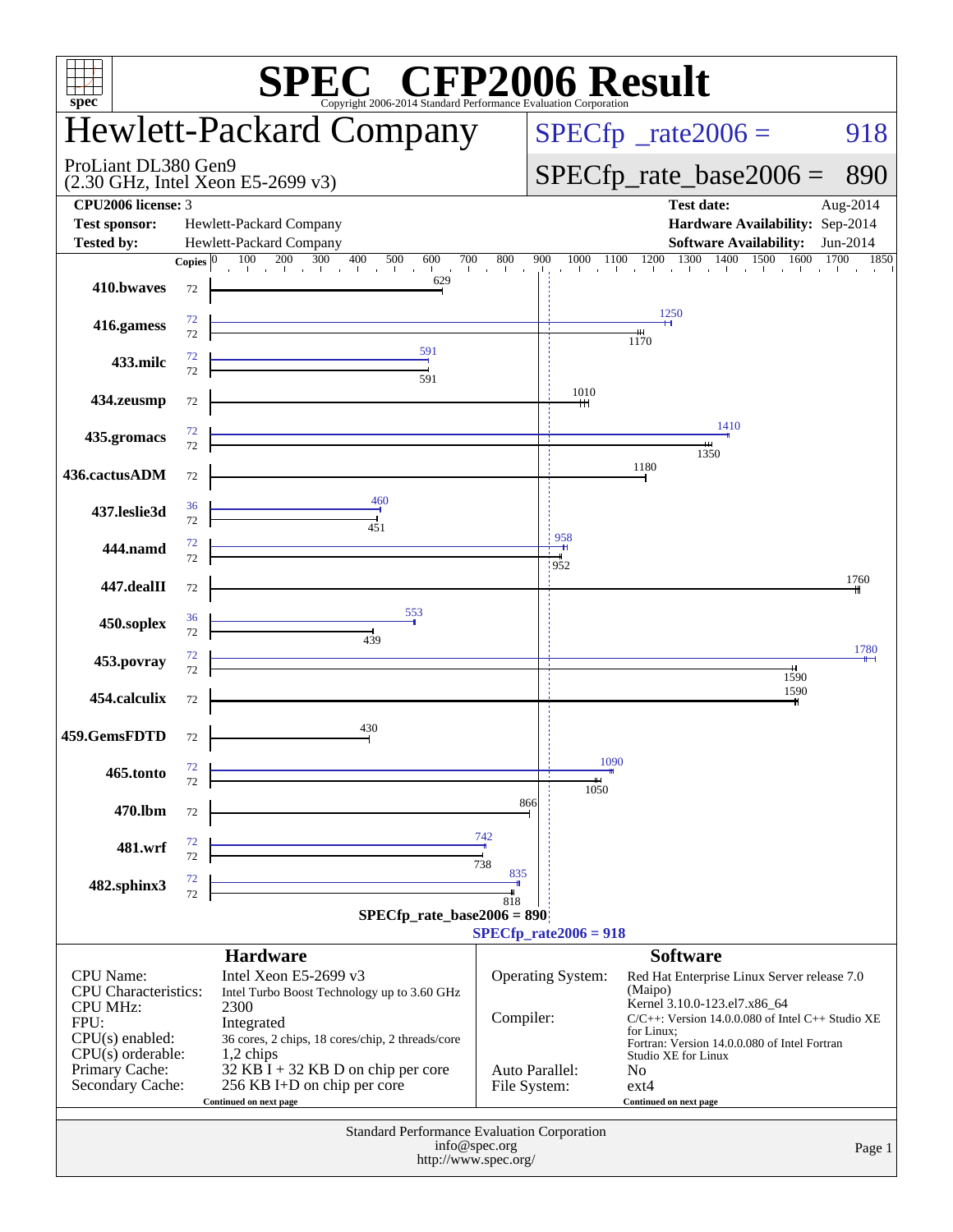

**[Results Table](http://www.spec.org/auto/cpu2006/Docs/result-fields.html#ResultsTable)**

## Hewlett-Packard Company

#### ProLiant DL380 Gen9

(2.30 GHz, Intel Xeon E5-2699 v3)

 $SPECTp_rate2006 = 918$ 

[System State:](http://www.spec.org/auto/cpu2006/Docs/result-fields.html#SystemState) Run level 3 (multi-user)<br>Base Pointers: 32/64-bit

[Base Pointers:](http://www.spec.org/auto/cpu2006/Docs/result-fields.html#BasePointers) 32/64-bit<br>Peak Pointers: 32/64-bit

[Other Software:](http://www.spec.org/auto/cpu2006/Docs/result-fields.html#OtherSoftware) None

[Peak Pointers:](http://www.spec.org/auto/cpu2006/Docs/result-fields.html#PeakPointers)

#### [SPECfp\\_rate\\_base2006 =](http://www.spec.org/auto/cpu2006/Docs/result-fields.html#SPECfpratebase2006) 890

| CDI<br>'200ı<br>-license:<br>. | . <del>.</del><br>$^{\circ}$<br>лаг<br>.<br>. | $\mathcal{L}$<br>A119 |
|--------------------------------|-----------------------------------------------|-----------------------|

| <b>Test sponsor:</b> | Hewlett-Packard Com |  |
|----------------------|---------------------|--|
|                      |                     |  |

**[Test sponsor:](http://www.spec.org/auto/cpu2006/Docs/result-fields.html#Testsponsor)** [Hardware Availability:](http://www.spec.org/auto/cpu2006/Docs/result-fields.html#HardwareAvailability) Sep-2014 **[Software Availability:](http://www.spec.org/auto/cpu2006/Docs/result-fields.html#SoftwareAvailability)** Jun-2014

| Tested by:      | Hewlett-Packard Company              |
|-----------------|--------------------------------------|
| L3 Cache:       | 45 MB I+D on chip per chip           |
| Other Cache:    | None                                 |
| Memory:         | 256 GB (16 x 16 GB 2Rx4 PC4-2133P-R) |
| Disk Subsystem: | 1 x 400 GB SAS SSD, RAID 0           |
| Other Hardware: | None                                 |

| Results Table                                                                                            |               |                |             |                |              |                |              |               |                |              |                |              |                |              |
|----------------------------------------------------------------------------------------------------------|---------------|----------------|-------------|----------------|--------------|----------------|--------------|---------------|----------------|--------------|----------------|--------------|----------------|--------------|
| <b>Base</b>                                                                                              |               |                |             |                |              | <b>Peak</b>    |              |               |                |              |                |              |                |              |
| <b>Benchmark</b>                                                                                         | <b>Copies</b> | <b>Seconds</b> | Ratio       | <b>Seconds</b> | <b>Ratio</b> | <b>Seconds</b> | <b>Ratio</b> | <b>Copies</b> | <b>Seconds</b> | <b>Ratio</b> | <b>Seconds</b> | <b>Ratio</b> | <b>Seconds</b> | <b>Ratio</b> |
| 410.bwayes                                                                                               | 72            | 1557           | 629         | 1557           | 629          | 1556           | 629          | 72            | 1557           | 629          | 1557           | 629          | 1556           | 629          |
| 416.gamess                                                                                               | 72            | 1210           | <b>1170</b> | 1201           | 1170         | 1217           | 1160         | 72            | 1129           | 1250         | 1127           | 1250         | 1144           | 1230         |
| $433$ .milc                                                                                              | 72            | 1118           | 591         | 1118           | 591          | 1119           | 591          | 72            | 1118           | 591          | 1118           | 591          | 1118           | 591          |
| 434.zeusmp                                                                                               | 72            | 639            | 1030        | 647            | 1010         | 653            | 1000         | 72            | 639            | 1030         | 647            | 1010         | 653            | 1000         |
| 435.gromacs                                                                                              | 72            | 378            | 1360        | 381            | 1350         | 383            | 1340         | 72            | 366            | 1410         | 367            | 1400         | 366            | 1410         |
| 436.cactusADM                                                                                            | 72            | 730            | 1180        | 731            | 1180         | 729            | 1180         | 72            | 730            | 1180         | 731            | 1180         | 729            | 1180         |
| 437.leslie3d                                                                                             | 72            | 1502           | 451         | 1498           | 452          | 1501           | 451          | 36            | 736            | 460          | 736            | 460          | 732            | 462          |
| 444.namd                                                                                                 | 72            | 607            | 952         | 607            | 952          | 609            | 948          | 72            | 604            | 956          | 598            | 966          | 603            | 958          |
| 447.dealII                                                                                               | 72            | 468            | 1760        | 471            | 1750         | 469            | 1760         | 72            | 468            | 1760         | 471            | 1750         | 469            | 1760         |
| 450.soplex                                                                                               | 72            | 1362           | 441         | 1369           | 439          | 1368           | 439          | 36            | 542            | 554          | 544            | 552          | 543            | 553          |
| 453.povray                                                                                               | 72            | 243            | 1580        | 241            | 1590         | 242            | 1590         | 72            | 216            | 1770         | 212            | 1800         | 216            | 1780         |
| 454.calculix                                                                                             | 72            | 373            | 1590        | 375            | 1580         | 374            | 1590         | 72            | 373            | 1590         | 375            | 1580         | 374            | 1590         |
| 459.GemsFDTD                                                                                             | 72            | 1778           | 430         | 1777           | 430          | 1777           | 430          | 72            | 1778           | 430          | 1777           | 430          | 1777           | 430          |
| 465.tonto                                                                                                | 72            | 670            | 1060        | 679            | 1040         | 676            | 1050         | 72            | 651            | 1090         | 649            | 1090         | 655            | 1080         |
| 470.1bm                                                                                                  | 72            | 1143           | 866         | 1143           | 865          | 1143           | 866          | 72            | 1143           | 866          | 1143           | 865          | 1143           | 866          |
| 481.wrf                                                                                                  | 72            | 1090           | 738         | 1089           | 738          | 1089           | 739          | 72            | 1084           | 742          | 1084           | 742          | 1078           | 746          |
| 482.sphinx3                                                                                              | 72            | 1705           | 823         | 1720           | 816          | 1716           | 818          | 72            | 1673           | 839          | 1681           | 835          | 1686           | 832          |
| Results appear in the order in which they were run. Bold underlined text indicates a median measurement. |               |                |             |                |              |                |              |               |                |              |                |              |                |              |

#### **[Submit Notes](http://www.spec.org/auto/cpu2006/Docs/result-fields.html#SubmitNotes)**

 The numactl mechanism was used to bind copies to processors. The config file option 'submit' was used to generate numactl commands to bind each copy to a specific processor. For details, please see the config file.

#### **[Operating System Notes](http://www.spec.org/auto/cpu2006/Docs/result-fields.html#OperatingSystemNotes)**

 Stack size set to unlimited using "ulimit -s unlimited" Transparent Huge Pages enabled with: echo always > /sys/kernel/mm/redhat\_transparent\_hugepage/enabled Filesystem page cache cleared with:<br>echo 1 > /proc/sys/vm/drop c /proc/sys/vm/drop\_caches runspec command invoked through numactl i.e.: numactl --interleave=all runspec <etc>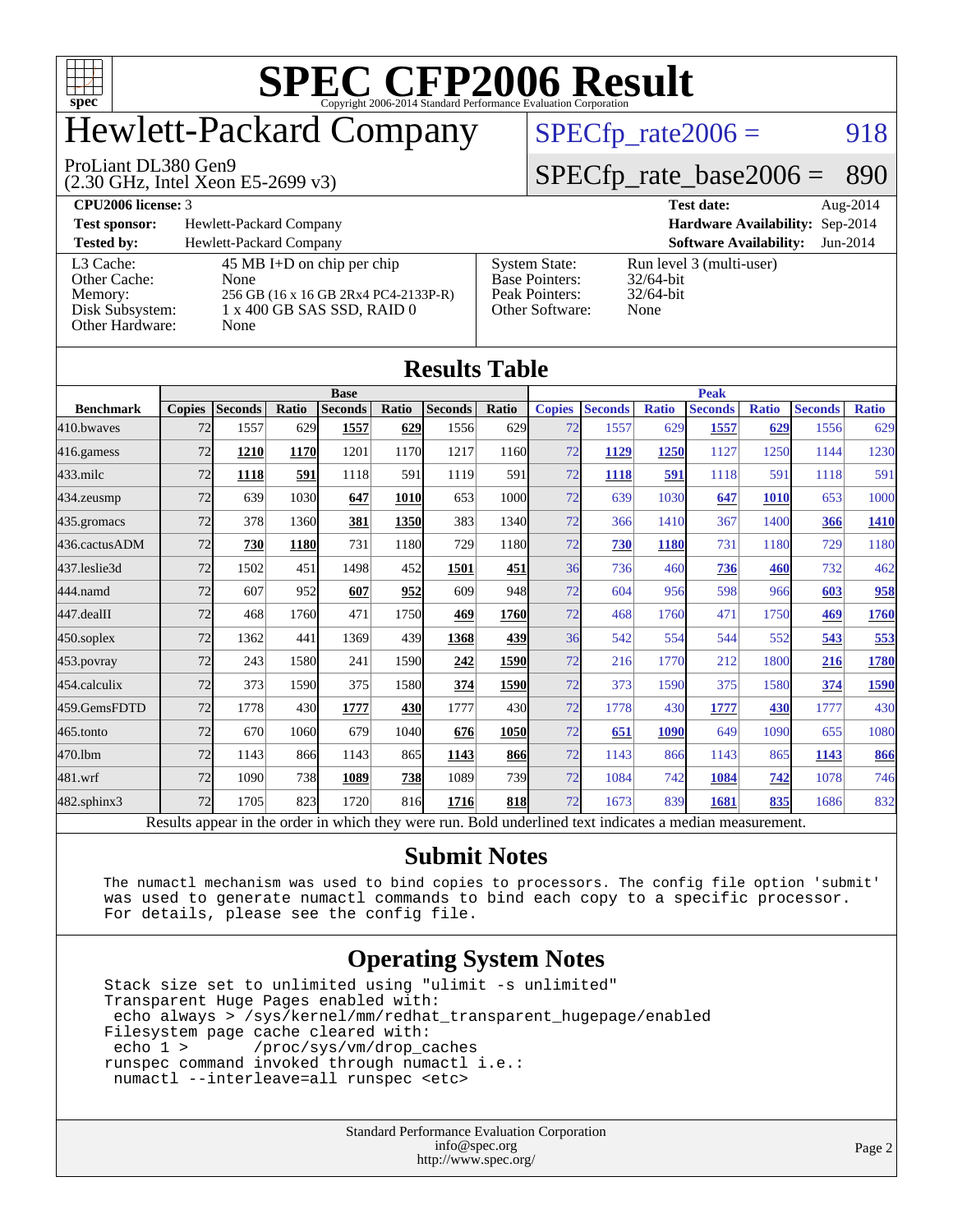

## Hewlett-Packard Company

 $SPECTp_rate2006 = 918$ 

(2.30 GHz, Intel Xeon E5-2699 v3) ProLiant DL380 Gen9

[SPECfp\\_rate\\_base2006 =](http://www.spec.org/auto/cpu2006/Docs/result-fields.html#SPECfpratebase2006) 890

**[Test sponsor:](http://www.spec.org/auto/cpu2006/Docs/result-fields.html#Testsponsor)** Hewlett-Packard Company **[Hardware Availability:](http://www.spec.org/auto/cpu2006/Docs/result-fields.html#HardwareAvailability)** Sep-2014 **[Tested by:](http://www.spec.org/auto/cpu2006/Docs/result-fields.html#Testedby)** Hewlett-Packard Company **[Software Availability:](http://www.spec.org/auto/cpu2006/Docs/result-fields.html#SoftwareAvailability)** Jun-2014

**[CPU2006 license:](http://www.spec.org/auto/cpu2006/Docs/result-fields.html#CPU2006license)** 3 **[Test date:](http://www.spec.org/auto/cpu2006/Docs/result-fields.html#Testdate)** Aug-2014

#### **[Platform Notes](http://www.spec.org/auto/cpu2006/Docs/result-fields.html#PlatformNotes)**

BIOS Configuration: HP Power Profile set to Custom HP Power Regulator set to HP Static High Performance Mode Minimum Processor Idle Power Package C-State set to No Package State Energy/Performance Bias set to Maximum Performance QPI Snoop Configuration set to Cluster on Die Thermal Configuration set to Maximum Cooling Processor Power and Utlization Monitoring set to Disabled Memory Refresh Rate set to 1x Refresh Sysinfo program /cpu2006/config/sysinfo.rev6818 \$Rev: 6818 \$ \$Date:: 2012-07-17 #\$ e86d102572650a6e4d596a3cee98f191 running on localhost.localdomain Sat Aug 9 19:42:09 2014 This section contains SUT (System Under Test) info as seen by some common utilities. To remove or add to this section, see: <http://www.spec.org/cpu2006/Docs/config.html#sysinfo> From /proc/cpuinfo model name : Intel(R) Xeon(R) CPU E5-2699 v3 @ 2.30GHz 2 "physical id"s (chips) 72 "processors" cores, siblings (Caution: counting these is hw and system dependent. The following excerpts from /proc/cpuinfo might not be reliable. Use with caution.) cpu cores : 9 siblings : 18 physical 0: cores 0 1 2 3 4 8 9 10 11 16 17 18 19 20 24 25 26 27 physical 1: cores 0 1 2 3 4 8 9 10 11 16 17 18 19 20 24 25 26 27 cache size : 23040 KB From /proc/meminfo MemTotal: 263839840 kB HugePages\_Total: 0<br>Hugepagesize: 2048 kB Hugepagesize: From /etc/\*release\* /etc/\*version\* os-release: NAME="Red Hat Enterprise Linux Server" VERSION="7.0 (Maipo)" ID="rhel" ID\_LIKE="fedora" VERSION ID="7.0" PRETTY NAME="Red Hat Enterprise Linux Server 7.0 (Maipo)" ANSI\_COLOR="0;31" CPE\_NAME="cpe:/o:redhat:enterprise\_linux:7.0:GA:server" redhat-release: Red Hat Enterprise Linux Server release 7.0 (Maipo) system-release: Red Hat Enterprise Linux Server release 7.0 (Maipo) system-release-cpe: cpe:/o:redhat:enterprise\_linux:7.0:ga:server uname -a: Linux localhost.localdomain 3.10.0-123.el7.x86\_64 #1 SMP Mon May 5 11:16:57<br>Continued on next page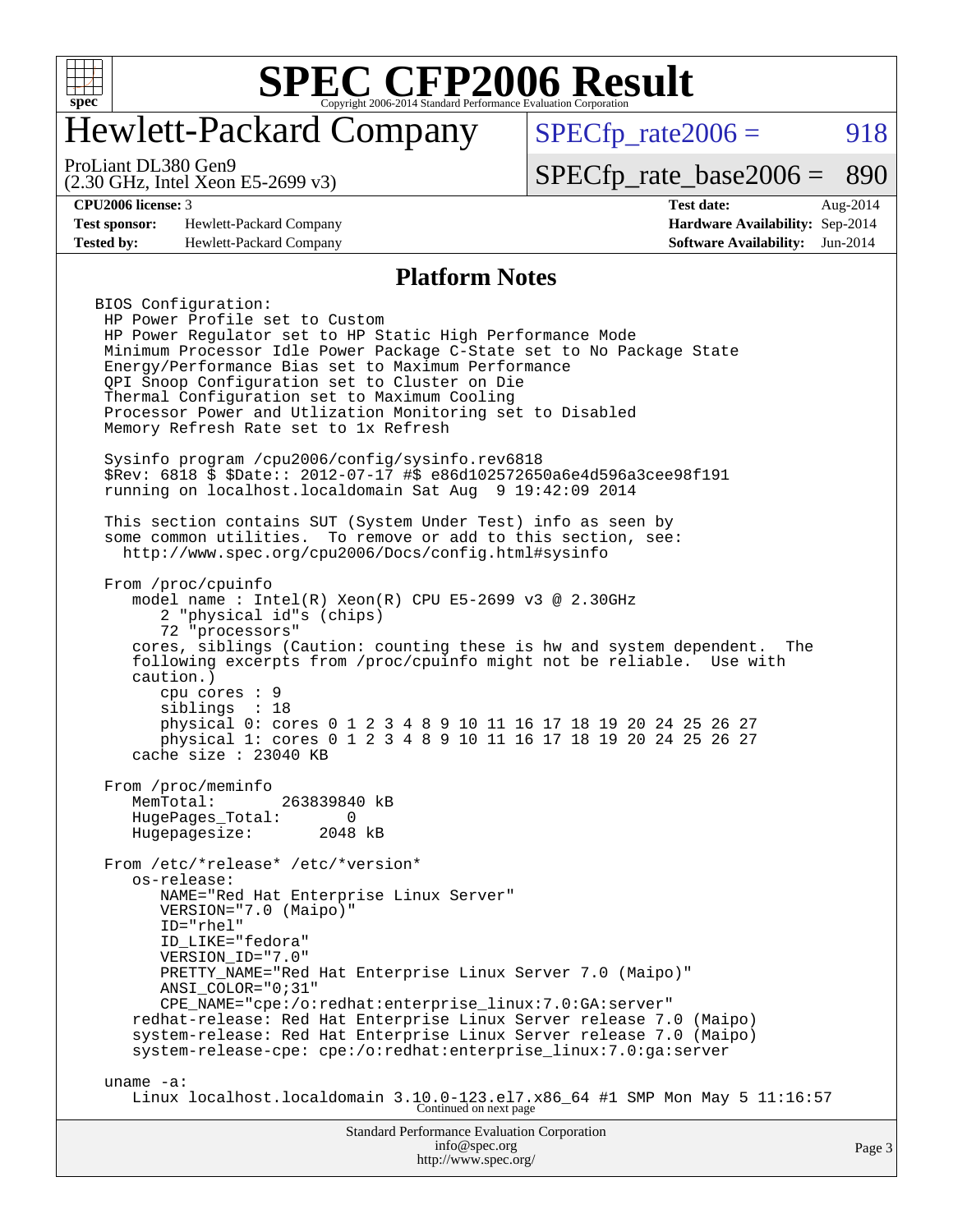

## Hewlett-Packard Company

 $SPECTp_rate2006 = 918$ 

(2.30 GHz, Intel Xeon E5-2699 v3) ProLiant DL380 Gen9

[SPECfp\\_rate\\_base2006 =](http://www.spec.org/auto/cpu2006/Docs/result-fields.html#SPECfpratebase2006) 890

**[Test sponsor:](http://www.spec.org/auto/cpu2006/Docs/result-fields.html#Testsponsor)** Hewlett-Packard Company **[Hardware Availability:](http://www.spec.org/auto/cpu2006/Docs/result-fields.html#HardwareAvailability)** Sep-2014

**[CPU2006 license:](http://www.spec.org/auto/cpu2006/Docs/result-fields.html#CPU2006license)** 3 **[Test date:](http://www.spec.org/auto/cpu2006/Docs/result-fields.html#Testdate)** Aug-2014 **[Tested by:](http://www.spec.org/auto/cpu2006/Docs/result-fields.html#Testedby)** Hewlett-Packard Company **[Software Availability:](http://www.spec.org/auto/cpu2006/Docs/result-fields.html#SoftwareAvailability)** Jun-2014

#### **[Platform Notes \(Continued\)](http://www.spec.org/auto/cpu2006/Docs/result-fields.html#PlatformNotes)**

EDT 2014 x86\_64 x86\_64 x86\_64 GNU/Linux

run-level 3 Aug 9 07:10

SPEC is set to: /cpu2006<br>Filesystem Type Type Size Used Avail Use% Mounted on /dev/sda3 ext4 362G 71G 274G 21% /

 Additional information from dmidecode: BIOS HP P89 07/11/2014 Memory: 16x HP NOT AVAILABLE 16 GB 2133 MHz 2 rank 8x UNKNOWN NOT AVAILABLE

 (End of data from sysinfo program) Regarding the sysinfo display about the memory installed, the correct amount of memory is 256 GB and the dmidecode description should have one line reading as: 16x HP NOT AVAILABLE 16 GB 2133 MHz 2 rank

#### **[General Notes](http://www.spec.org/auto/cpu2006/Docs/result-fields.html#GeneralNotes)**

Environment variables set by runspec before the start of the run: LD\_LIBRARY\_PATH = "/cpu2006/libs/32:/cpu2006/libs/64:/cpu2006/sh"

 Binaries compiled on a system with 1x Core i7-860 CPU + 8GB memory using RedHat EL 6.4

#### **[Base Compiler Invocation](http://www.spec.org/auto/cpu2006/Docs/result-fields.html#BaseCompilerInvocation)**

[C benchmarks](http://www.spec.org/auto/cpu2006/Docs/result-fields.html#Cbenchmarks):  $\text{icc}$  -m64

[C++ benchmarks:](http://www.spec.org/auto/cpu2006/Docs/result-fields.html#CXXbenchmarks)  $i<sub>core</sub>$   $-m64$ 

[Fortran benchmarks](http://www.spec.org/auto/cpu2006/Docs/result-fields.html#Fortranbenchmarks): [ifort -m64](http://www.spec.org/cpu2006/results/res2014q3/cpu2006-20140908-31245.flags.html#user_FCbase_intel_ifort_64bit_ee9d0fb25645d0210d97eb0527dcc06e)

[Benchmarks using both Fortran and C](http://www.spec.org/auto/cpu2006/Docs/result-fields.html#BenchmarksusingbothFortranandC): [icc -m64](http://www.spec.org/cpu2006/results/res2014q3/cpu2006-20140908-31245.flags.html#user_CC_FCbase_intel_icc_64bit_0b7121f5ab7cfabee23d88897260401c) [ifort -m64](http://www.spec.org/cpu2006/results/res2014q3/cpu2006-20140908-31245.flags.html#user_CC_FCbase_intel_ifort_64bit_ee9d0fb25645d0210d97eb0527dcc06e)

#### **[Base Portability Flags](http://www.spec.org/auto/cpu2006/Docs/result-fields.html#BasePortabilityFlags)**

 410.bwaves: [-DSPEC\\_CPU\\_LP64](http://www.spec.org/cpu2006/results/res2014q3/cpu2006-20140908-31245.flags.html#suite_basePORTABILITY410_bwaves_DSPEC_CPU_LP64) 416.gamess: [-DSPEC\\_CPU\\_LP64](http://www.spec.org/cpu2006/results/res2014q3/cpu2006-20140908-31245.flags.html#suite_basePORTABILITY416_gamess_DSPEC_CPU_LP64) 433.milc: [-DSPEC\\_CPU\\_LP64](http://www.spec.org/cpu2006/results/res2014q3/cpu2006-20140908-31245.flags.html#suite_basePORTABILITY433_milc_DSPEC_CPU_LP64)

Continued on next page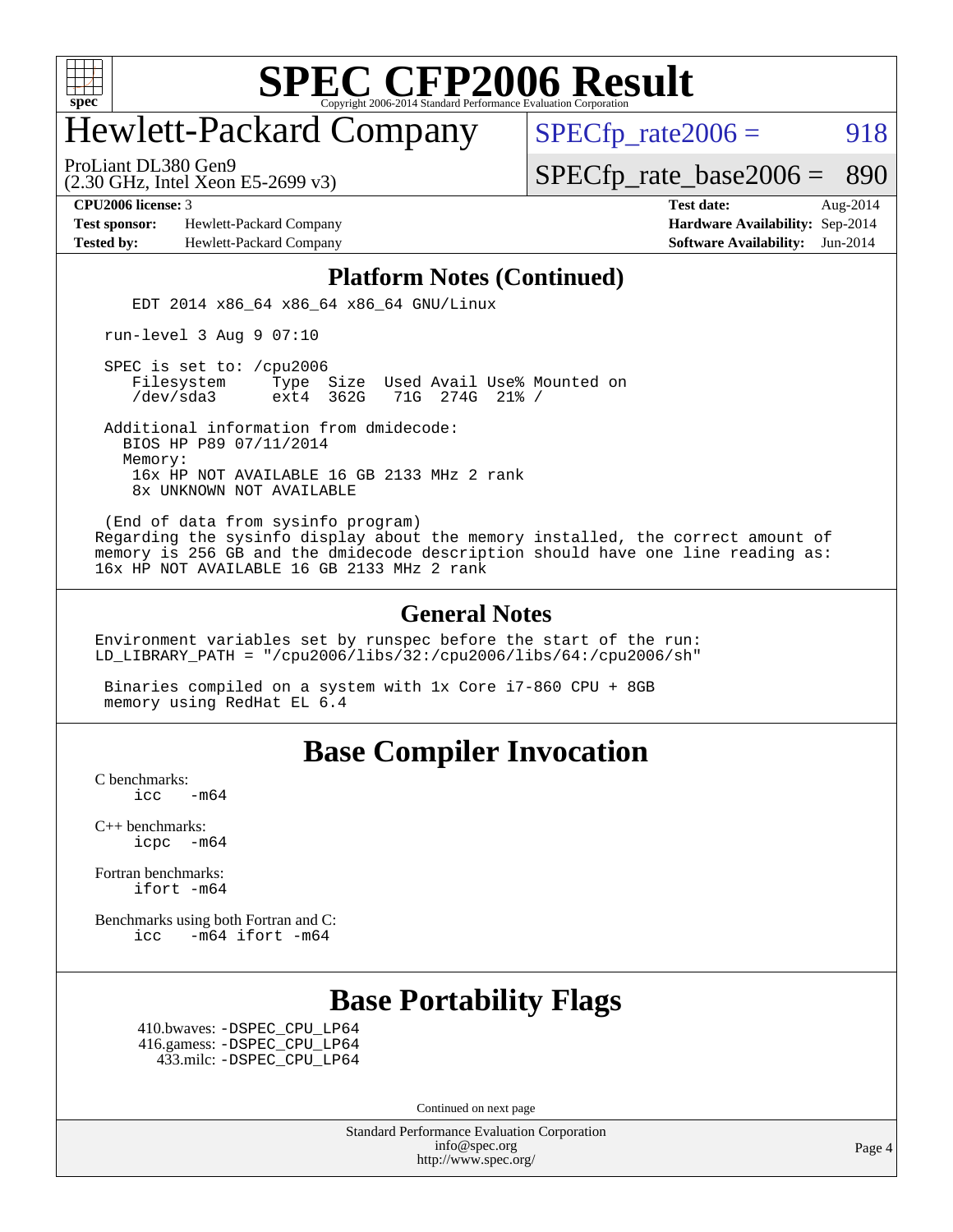

Hewlett-Packard Company

 $SPECTp_rate2006 = 918$ 

(2.30 GHz, Intel Xeon E5-2699 v3) ProLiant DL380 Gen9

[SPECfp\\_rate\\_base2006 =](http://www.spec.org/auto/cpu2006/Docs/result-fields.html#SPECfpratebase2006) 890

**[Test sponsor:](http://www.spec.org/auto/cpu2006/Docs/result-fields.html#Testsponsor)** Hewlett-Packard Company **[Hardware Availability:](http://www.spec.org/auto/cpu2006/Docs/result-fields.html#HardwareAvailability)** Sep-2014

**[CPU2006 license:](http://www.spec.org/auto/cpu2006/Docs/result-fields.html#CPU2006license)** 3 **[Test date:](http://www.spec.org/auto/cpu2006/Docs/result-fields.html#Testdate)** Aug-2014 **[Tested by:](http://www.spec.org/auto/cpu2006/Docs/result-fields.html#Testedby)** Hewlett-Packard Company **[Software Availability:](http://www.spec.org/auto/cpu2006/Docs/result-fields.html#SoftwareAvailability)** Jun-2014

### **[Base Portability Flags \(Continued\)](http://www.spec.org/auto/cpu2006/Docs/result-fields.html#BasePortabilityFlags)**

 434.zeusmp: [-DSPEC\\_CPU\\_LP64](http://www.spec.org/cpu2006/results/res2014q3/cpu2006-20140908-31245.flags.html#suite_basePORTABILITY434_zeusmp_DSPEC_CPU_LP64) 435.gromacs: [-DSPEC\\_CPU\\_LP64](http://www.spec.org/cpu2006/results/res2014q3/cpu2006-20140908-31245.flags.html#suite_basePORTABILITY435_gromacs_DSPEC_CPU_LP64) [-nofor\\_main](http://www.spec.org/cpu2006/results/res2014q3/cpu2006-20140908-31245.flags.html#user_baseLDPORTABILITY435_gromacs_f-nofor_main) 436.cactusADM: [-DSPEC\\_CPU\\_LP64](http://www.spec.org/cpu2006/results/res2014q3/cpu2006-20140908-31245.flags.html#suite_basePORTABILITY436_cactusADM_DSPEC_CPU_LP64) [-nofor\\_main](http://www.spec.org/cpu2006/results/res2014q3/cpu2006-20140908-31245.flags.html#user_baseLDPORTABILITY436_cactusADM_f-nofor_main) 437.leslie3d: [-DSPEC\\_CPU\\_LP64](http://www.spec.org/cpu2006/results/res2014q3/cpu2006-20140908-31245.flags.html#suite_basePORTABILITY437_leslie3d_DSPEC_CPU_LP64) 444.namd: [-DSPEC\\_CPU\\_LP64](http://www.spec.org/cpu2006/results/res2014q3/cpu2006-20140908-31245.flags.html#suite_basePORTABILITY444_namd_DSPEC_CPU_LP64) 447.dealII: [-DSPEC\\_CPU\\_LP64](http://www.spec.org/cpu2006/results/res2014q3/cpu2006-20140908-31245.flags.html#suite_basePORTABILITY447_dealII_DSPEC_CPU_LP64) 450.soplex: [-DSPEC\\_CPU\\_LP64](http://www.spec.org/cpu2006/results/res2014q3/cpu2006-20140908-31245.flags.html#suite_basePORTABILITY450_soplex_DSPEC_CPU_LP64) 453.povray: [-DSPEC\\_CPU\\_LP64](http://www.spec.org/cpu2006/results/res2014q3/cpu2006-20140908-31245.flags.html#suite_basePORTABILITY453_povray_DSPEC_CPU_LP64) 454.calculix: [-DSPEC\\_CPU\\_LP64](http://www.spec.org/cpu2006/results/res2014q3/cpu2006-20140908-31245.flags.html#suite_basePORTABILITY454_calculix_DSPEC_CPU_LP64) [-nofor\\_main](http://www.spec.org/cpu2006/results/res2014q3/cpu2006-20140908-31245.flags.html#user_baseLDPORTABILITY454_calculix_f-nofor_main) 459.GemsFDTD: [-DSPEC\\_CPU\\_LP64](http://www.spec.org/cpu2006/results/res2014q3/cpu2006-20140908-31245.flags.html#suite_basePORTABILITY459_GemsFDTD_DSPEC_CPU_LP64) 465.tonto: [-DSPEC\\_CPU\\_LP64](http://www.spec.org/cpu2006/results/res2014q3/cpu2006-20140908-31245.flags.html#suite_basePORTABILITY465_tonto_DSPEC_CPU_LP64) 470.lbm: [-DSPEC\\_CPU\\_LP64](http://www.spec.org/cpu2006/results/res2014q3/cpu2006-20140908-31245.flags.html#suite_basePORTABILITY470_lbm_DSPEC_CPU_LP64) 481.wrf: [-DSPEC\\_CPU\\_LP64](http://www.spec.org/cpu2006/results/res2014q3/cpu2006-20140908-31245.flags.html#suite_basePORTABILITY481_wrf_DSPEC_CPU_LP64) [-DSPEC\\_CPU\\_CASE\\_FLAG](http://www.spec.org/cpu2006/results/res2014q3/cpu2006-20140908-31245.flags.html#b481.wrf_baseCPORTABILITY_DSPEC_CPU_CASE_FLAG) [-DSPEC\\_CPU\\_LINUX](http://www.spec.org/cpu2006/results/res2014q3/cpu2006-20140908-31245.flags.html#b481.wrf_baseCPORTABILITY_DSPEC_CPU_LINUX) 482.sphinx3: [-DSPEC\\_CPU\\_LP64](http://www.spec.org/cpu2006/results/res2014q3/cpu2006-20140908-31245.flags.html#suite_basePORTABILITY482_sphinx3_DSPEC_CPU_LP64)

#### **[Base Optimization Flags](http://www.spec.org/auto/cpu2006/Docs/result-fields.html#BaseOptimizationFlags)**

[C benchmarks](http://www.spec.org/auto/cpu2006/Docs/result-fields.html#Cbenchmarks):

[-xCORE-AVX2](http://www.spec.org/cpu2006/results/res2014q3/cpu2006-20140908-31245.flags.html#user_CCbase_f-xAVX2_5f5fc0cbe2c9f62c816d3e45806c70d7) [-ipo](http://www.spec.org/cpu2006/results/res2014q3/cpu2006-20140908-31245.flags.html#user_CCbase_f-ipo) [-O3](http://www.spec.org/cpu2006/results/res2014q3/cpu2006-20140908-31245.flags.html#user_CCbase_f-O3) [-no-prec-div](http://www.spec.org/cpu2006/results/res2014q3/cpu2006-20140908-31245.flags.html#user_CCbase_f-no-prec-div) [-opt-prefetch](http://www.spec.org/cpu2006/results/res2014q3/cpu2006-20140908-31245.flags.html#user_CCbase_f-opt-prefetch) [-auto-p32](http://www.spec.org/cpu2006/results/res2014q3/cpu2006-20140908-31245.flags.html#user_CCbase_f-auto-p32) [-ansi-alias](http://www.spec.org/cpu2006/results/res2014q3/cpu2006-20140908-31245.flags.html#user_CCbase_f-ansi-alias) [-opt-mem-layout-trans=3](http://www.spec.org/cpu2006/results/res2014q3/cpu2006-20140908-31245.flags.html#user_CCbase_f-opt-mem-layout-trans_a7b82ad4bd7abf52556d4961a2ae94d5)

[C++ benchmarks:](http://www.spec.org/auto/cpu2006/Docs/result-fields.html#CXXbenchmarks) [-xCORE-AVX2](http://www.spec.org/cpu2006/results/res2014q3/cpu2006-20140908-31245.flags.html#user_CXXbase_f-xAVX2_5f5fc0cbe2c9f62c816d3e45806c70d7) [-ipo](http://www.spec.org/cpu2006/results/res2014q3/cpu2006-20140908-31245.flags.html#user_CXXbase_f-ipo) [-O3](http://www.spec.org/cpu2006/results/res2014q3/cpu2006-20140908-31245.flags.html#user_CXXbase_f-O3) [-no-prec-div](http://www.spec.org/cpu2006/results/res2014q3/cpu2006-20140908-31245.flags.html#user_CXXbase_f-no-prec-div) [-opt-prefetch](http://www.spec.org/cpu2006/results/res2014q3/cpu2006-20140908-31245.flags.html#user_CXXbase_f-opt-prefetch) [-auto-p32](http://www.spec.org/cpu2006/results/res2014q3/cpu2006-20140908-31245.flags.html#user_CXXbase_f-auto-p32) [-ansi-alias](http://www.spec.org/cpu2006/results/res2014q3/cpu2006-20140908-31245.flags.html#user_CXXbase_f-ansi-alias) [-opt-mem-layout-trans=3](http://www.spec.org/cpu2006/results/res2014q3/cpu2006-20140908-31245.flags.html#user_CXXbase_f-opt-mem-layout-trans_a7b82ad4bd7abf52556d4961a2ae94d5)

#### [Fortran benchmarks](http://www.spec.org/auto/cpu2006/Docs/result-fields.html#Fortranbenchmarks):

[-xCORE-AVX2](http://www.spec.org/cpu2006/results/res2014q3/cpu2006-20140908-31245.flags.html#user_FCbase_f-xAVX2_5f5fc0cbe2c9f62c816d3e45806c70d7) [-ipo](http://www.spec.org/cpu2006/results/res2014q3/cpu2006-20140908-31245.flags.html#user_FCbase_f-ipo) [-O3](http://www.spec.org/cpu2006/results/res2014q3/cpu2006-20140908-31245.flags.html#user_FCbase_f-O3) [-no-prec-div](http://www.spec.org/cpu2006/results/res2014q3/cpu2006-20140908-31245.flags.html#user_FCbase_f-no-prec-div) [-opt-prefetch](http://www.spec.org/cpu2006/results/res2014q3/cpu2006-20140908-31245.flags.html#user_FCbase_f-opt-prefetch)

[Benchmarks using both Fortran and C](http://www.spec.org/auto/cpu2006/Docs/result-fields.html#BenchmarksusingbothFortranandC):

[-xCORE-AVX2](http://www.spec.org/cpu2006/results/res2014q3/cpu2006-20140908-31245.flags.html#user_CC_FCbase_f-xAVX2_5f5fc0cbe2c9f62c816d3e45806c70d7) [-ipo](http://www.spec.org/cpu2006/results/res2014q3/cpu2006-20140908-31245.flags.html#user_CC_FCbase_f-ipo) [-O3](http://www.spec.org/cpu2006/results/res2014q3/cpu2006-20140908-31245.flags.html#user_CC_FCbase_f-O3) [-no-prec-div](http://www.spec.org/cpu2006/results/res2014q3/cpu2006-20140908-31245.flags.html#user_CC_FCbase_f-no-prec-div) [-opt-prefetch](http://www.spec.org/cpu2006/results/res2014q3/cpu2006-20140908-31245.flags.html#user_CC_FCbase_f-opt-prefetch) [-auto-p32](http://www.spec.org/cpu2006/results/res2014q3/cpu2006-20140908-31245.flags.html#user_CC_FCbase_f-auto-p32) [-ansi-alias](http://www.spec.org/cpu2006/results/res2014q3/cpu2006-20140908-31245.flags.html#user_CC_FCbase_f-ansi-alias) [-opt-mem-layout-trans=3](http://www.spec.org/cpu2006/results/res2014q3/cpu2006-20140908-31245.flags.html#user_CC_FCbase_f-opt-mem-layout-trans_a7b82ad4bd7abf52556d4961a2ae94d5)

#### **[Peak Compiler Invocation](http://www.spec.org/auto/cpu2006/Docs/result-fields.html#PeakCompilerInvocation)**

[C benchmarks \(except as noted below\)](http://www.spec.org/auto/cpu2006/Docs/result-fields.html#Cbenchmarksexceptasnotedbelow):  $\text{icc}$   $-\text{m64}$ 

482.sphinx3: [icc -m32](http://www.spec.org/cpu2006/results/res2014q3/cpu2006-20140908-31245.flags.html#user_peakCCLD482_sphinx3_intel_icc_a6a621f8d50482236b970c6ac5f55f93)

[C++ benchmarks \(except as noted below\):](http://www.spec.org/auto/cpu2006/Docs/result-fields.html#CXXbenchmarksexceptasnotedbelow) [icpc -m64](http://www.spec.org/cpu2006/results/res2014q3/cpu2006-20140908-31245.flags.html#user_CXXpeak_intel_icpc_64bit_bedb90c1146cab66620883ef4f41a67e)

450.soplex: [icpc -m32](http://www.spec.org/cpu2006/results/res2014q3/cpu2006-20140908-31245.flags.html#user_peakCXXLD450_soplex_intel_icpc_4e5a5ef1a53fd332b3c49e69c3330699)

[Fortran benchmarks](http://www.spec.org/auto/cpu2006/Docs/result-fields.html#Fortranbenchmarks): [ifort -m64](http://www.spec.org/cpu2006/results/res2014q3/cpu2006-20140908-31245.flags.html#user_FCpeak_intel_ifort_64bit_ee9d0fb25645d0210d97eb0527dcc06e)

Continued on next page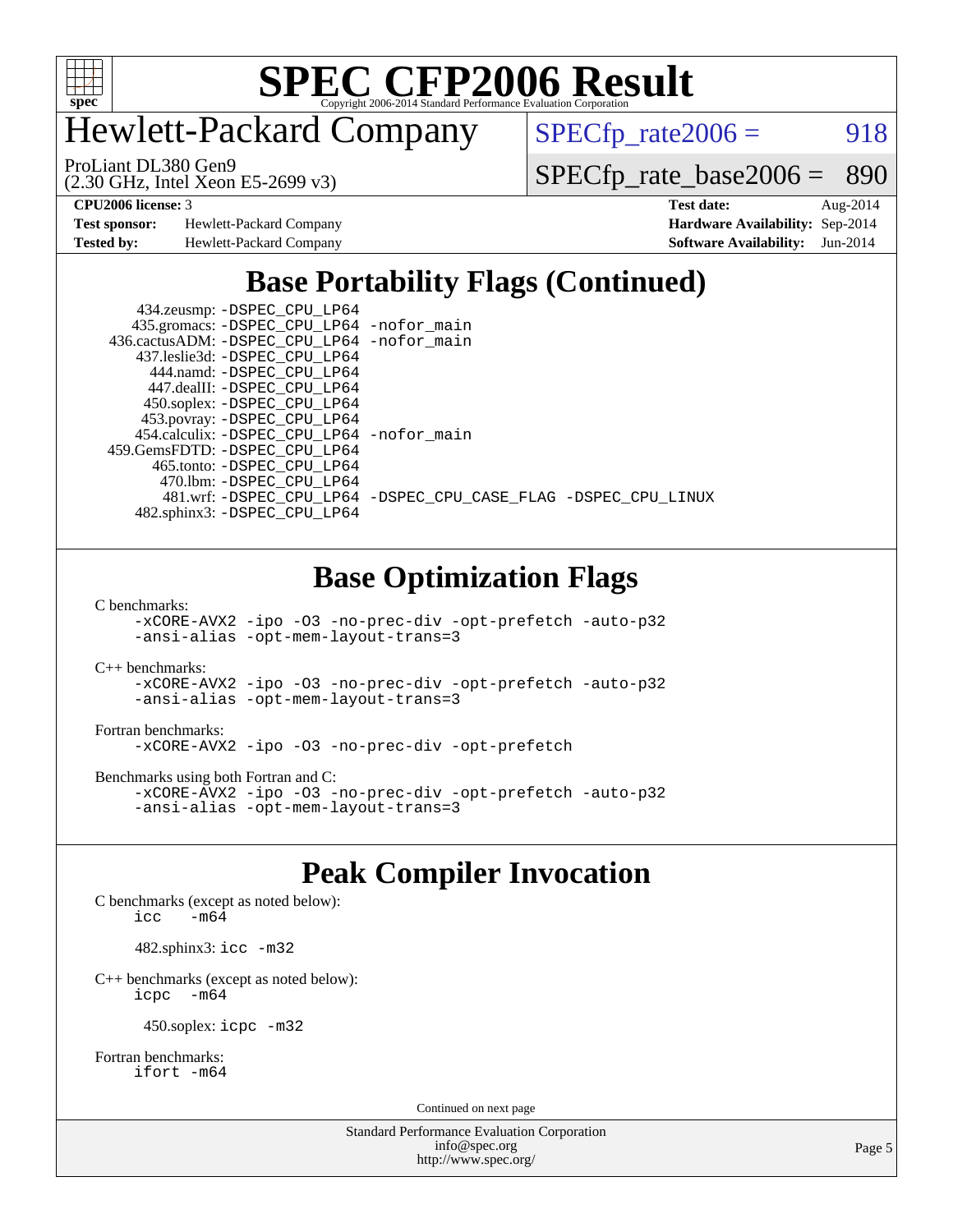

## Hewlett-Packard Company

 $SPECTp_rate2006 = 918$ 

(2.30 GHz, Intel Xeon E5-2699 v3) ProLiant DL380 Gen9

[SPECfp\\_rate\\_base2006 =](http://www.spec.org/auto/cpu2006/Docs/result-fields.html#SPECfpratebase2006) 890

**[Test sponsor:](http://www.spec.org/auto/cpu2006/Docs/result-fields.html#Testsponsor)** Hewlett-Packard Company **[Hardware Availability:](http://www.spec.org/auto/cpu2006/Docs/result-fields.html#HardwareAvailability)** Sep-2014 **[Tested by:](http://www.spec.org/auto/cpu2006/Docs/result-fields.html#Testedby)** Hewlett-Packard Company **[Software Availability:](http://www.spec.org/auto/cpu2006/Docs/result-fields.html#SoftwareAvailability)** Jun-2014

**[CPU2006 license:](http://www.spec.org/auto/cpu2006/Docs/result-fields.html#CPU2006license)** 3 **[Test date:](http://www.spec.org/auto/cpu2006/Docs/result-fields.html#Testdate)** Aug-2014

### **[Peak Compiler Invocation \(Continued\)](http://www.spec.org/auto/cpu2006/Docs/result-fields.html#PeakCompilerInvocation)**

[Benchmarks using both Fortran and C](http://www.spec.org/auto/cpu2006/Docs/result-fields.html#BenchmarksusingbothFortranandC): [icc -m64](http://www.spec.org/cpu2006/results/res2014q3/cpu2006-20140908-31245.flags.html#user_CC_FCpeak_intel_icc_64bit_0b7121f5ab7cfabee23d88897260401c) [ifort -m64](http://www.spec.org/cpu2006/results/res2014q3/cpu2006-20140908-31245.flags.html#user_CC_FCpeak_intel_ifort_64bit_ee9d0fb25645d0210d97eb0527dcc06e)

#### **[Peak Portability Flags](http://www.spec.org/auto/cpu2006/Docs/result-fields.html#PeakPortabilityFlags)**

| 410.bwaves: -DSPEC CPU LP64                |                                                                |
|--------------------------------------------|----------------------------------------------------------------|
| 416.gamess: -DSPEC_CPU_LP64                |                                                                |
| 433.milc: -DSPEC CPU LP64                  |                                                                |
| 434.zeusmp: -DSPEC_CPU_LP64                |                                                                |
| 435.gromacs: -DSPEC_CPU_LP64 -nofor_main   |                                                                |
| 436.cactusADM: -DSPEC CPU LP64 -nofor main |                                                                |
| 437.leslie3d: -DSPEC CPU LP64              |                                                                |
| 444.namd: -DSPEC CPU LP64                  |                                                                |
| 447.dealII: -DSPEC CPU LP64                |                                                                |
| 453.povray: -DSPEC_CPU_LP64                |                                                                |
| 454.calculix: -DSPEC CPU LP64 -nofor main  |                                                                |
| 459.GemsFDTD: -DSPEC CPU LP64              |                                                                |
| 465.tonto: -DSPEC CPU LP64                 |                                                                |
| 470.1bm: - DSPEC CPU LP64                  |                                                                |
|                                            | 481.wrf: -DSPEC_CPU_LP64 -DSPEC_CPU_CASE_FLAG -DSPEC_CPU_LINUX |

### **[Peak Optimization Flags](http://www.spec.org/auto/cpu2006/Docs/result-fields.html#PeakOptimizationFlags)**

```
C benchmarks:
```
 433.milc: [-xCORE-AVX2](http://www.spec.org/cpu2006/results/res2014q3/cpu2006-20140908-31245.flags.html#user_peakPASS2_CFLAGSPASS2_LDFLAGS433_milc_f-xAVX2_5f5fc0cbe2c9f62c816d3e45806c70d7)(pass 2) [-prof-gen](http://www.spec.org/cpu2006/results/res2014q3/cpu2006-20140908-31245.flags.html#user_peakPASS1_CFLAGSPASS1_LDFLAGS433_milc_prof_gen_e43856698f6ca7b7e442dfd80e94a8fc)(pass 1) [-ipo](http://www.spec.org/cpu2006/results/res2014q3/cpu2006-20140908-31245.flags.html#user_peakPASS2_CFLAGSPASS2_LDFLAGS433_milc_f-ipo)(pass 2) [-O3](http://www.spec.org/cpu2006/results/res2014q3/cpu2006-20140908-31245.flags.html#user_peakPASS2_CFLAGSPASS2_LDFLAGS433_milc_f-O3)(pass 2) [-no-prec-div](http://www.spec.org/cpu2006/results/res2014q3/cpu2006-20140908-31245.flags.html#user_peakPASS2_CFLAGSPASS2_LDFLAGS433_milc_f-no-prec-div)(pass 2) [-opt-mem-layout-trans=3](http://www.spec.org/cpu2006/results/res2014q3/cpu2006-20140908-31245.flags.html#user_peakPASS2_CFLAGS433_milc_f-opt-mem-layout-trans_a7b82ad4bd7abf52556d4961a2ae94d5)(pass 2) [-prof-use](http://www.spec.org/cpu2006/results/res2014q3/cpu2006-20140908-31245.flags.html#user_peakPASS2_CFLAGSPASS2_LDFLAGS433_milc_prof_use_bccf7792157ff70d64e32fe3e1250b55)(pass 2) [-auto-ilp32](http://www.spec.org/cpu2006/results/res2014q3/cpu2006-20140908-31245.flags.html#user_peakCOPTIMIZE433_milc_f-auto-ilp32) 470.lbm: basepeak = yes 482.sphinx3: [-xCORE-AVX2](http://www.spec.org/cpu2006/results/res2014q3/cpu2006-20140908-31245.flags.html#user_peakOPTIMIZE482_sphinx3_f-xAVX2_5f5fc0cbe2c9f62c816d3e45806c70d7) [-ipo](http://www.spec.org/cpu2006/results/res2014q3/cpu2006-20140908-31245.flags.html#user_peakOPTIMIZE482_sphinx3_f-ipo) [-O3](http://www.spec.org/cpu2006/results/res2014q3/cpu2006-20140908-31245.flags.html#user_peakOPTIMIZE482_sphinx3_f-O3) [-no-prec-div](http://www.spec.org/cpu2006/results/res2014q3/cpu2006-20140908-31245.flags.html#user_peakOPTIMIZE482_sphinx3_f-no-prec-div) [-opt-mem-layout-trans=3](http://www.spec.org/cpu2006/results/res2014q3/cpu2006-20140908-31245.flags.html#user_peakOPTIMIZE482_sphinx3_f-opt-mem-layout-trans_a7b82ad4bd7abf52556d4961a2ae94d5) [-unroll2](http://www.spec.org/cpu2006/results/res2014q3/cpu2006-20140908-31245.flags.html#user_peakCOPTIMIZE482_sphinx3_f-unroll_784dae83bebfb236979b41d2422d7ec2)

[C++ benchmarks:](http://www.spec.org/auto/cpu2006/Docs/result-fields.html#CXXbenchmarks)

 444.namd: [-xCORE-AVX2](http://www.spec.org/cpu2006/results/res2014q3/cpu2006-20140908-31245.flags.html#user_peakPASS2_CXXFLAGSPASS2_LDFLAGS444_namd_f-xAVX2_5f5fc0cbe2c9f62c816d3e45806c70d7)(pass 2) [-prof-gen](http://www.spec.org/cpu2006/results/res2014q3/cpu2006-20140908-31245.flags.html#user_peakPASS1_CXXFLAGSPASS1_LDFLAGS444_namd_prof_gen_e43856698f6ca7b7e442dfd80e94a8fc)(pass 1) [-ipo](http://www.spec.org/cpu2006/results/res2014q3/cpu2006-20140908-31245.flags.html#user_peakPASS2_CXXFLAGSPASS2_LDFLAGS444_namd_f-ipo)(pass 2) [-O3](http://www.spec.org/cpu2006/results/res2014q3/cpu2006-20140908-31245.flags.html#user_peakPASS2_CXXFLAGSPASS2_LDFLAGS444_namd_f-O3)(pass 2) [-no-prec-div](http://www.spec.org/cpu2006/results/res2014q3/cpu2006-20140908-31245.flags.html#user_peakPASS2_CXXFLAGSPASS2_LDFLAGS444_namd_f-no-prec-div)(pass 2) [-opt-mem-layout-trans=3](http://www.spec.org/cpu2006/results/res2014q3/cpu2006-20140908-31245.flags.html#user_peakPASS2_CXXFLAGS444_namd_f-opt-mem-layout-trans_a7b82ad4bd7abf52556d4961a2ae94d5)(pass 2) [-prof-use](http://www.spec.org/cpu2006/results/res2014q3/cpu2006-20140908-31245.flags.html#user_peakPASS2_CXXFLAGSPASS2_LDFLAGS444_namd_prof_use_bccf7792157ff70d64e32fe3e1250b55)(pass 2) [-fno-alias](http://www.spec.org/cpu2006/results/res2014q3/cpu2006-20140908-31245.flags.html#user_peakCXXOPTIMIZE444_namd_f-no-alias_694e77f6c5a51e658e82ccff53a9e63a) [-auto-ilp32](http://www.spec.org/cpu2006/results/res2014q3/cpu2006-20140908-31245.flags.html#user_peakCXXOPTIMIZE444_namd_f-auto-ilp32)

447.dealII: basepeak = yes

```
 450.soplex: -xCORE-AVX2(pass 2) -prof-gen(pass 1) -ipo(pass 2)
-O3(pass 2) -no-prec-div(pass 2)
-opt-mem-layout-trans=3(pass 2) -prof-use(pass 2)
```
Continued on next page

```
Standard Performance Evaluation Corporation
    info@spec.org
 http://www.spec.org/
```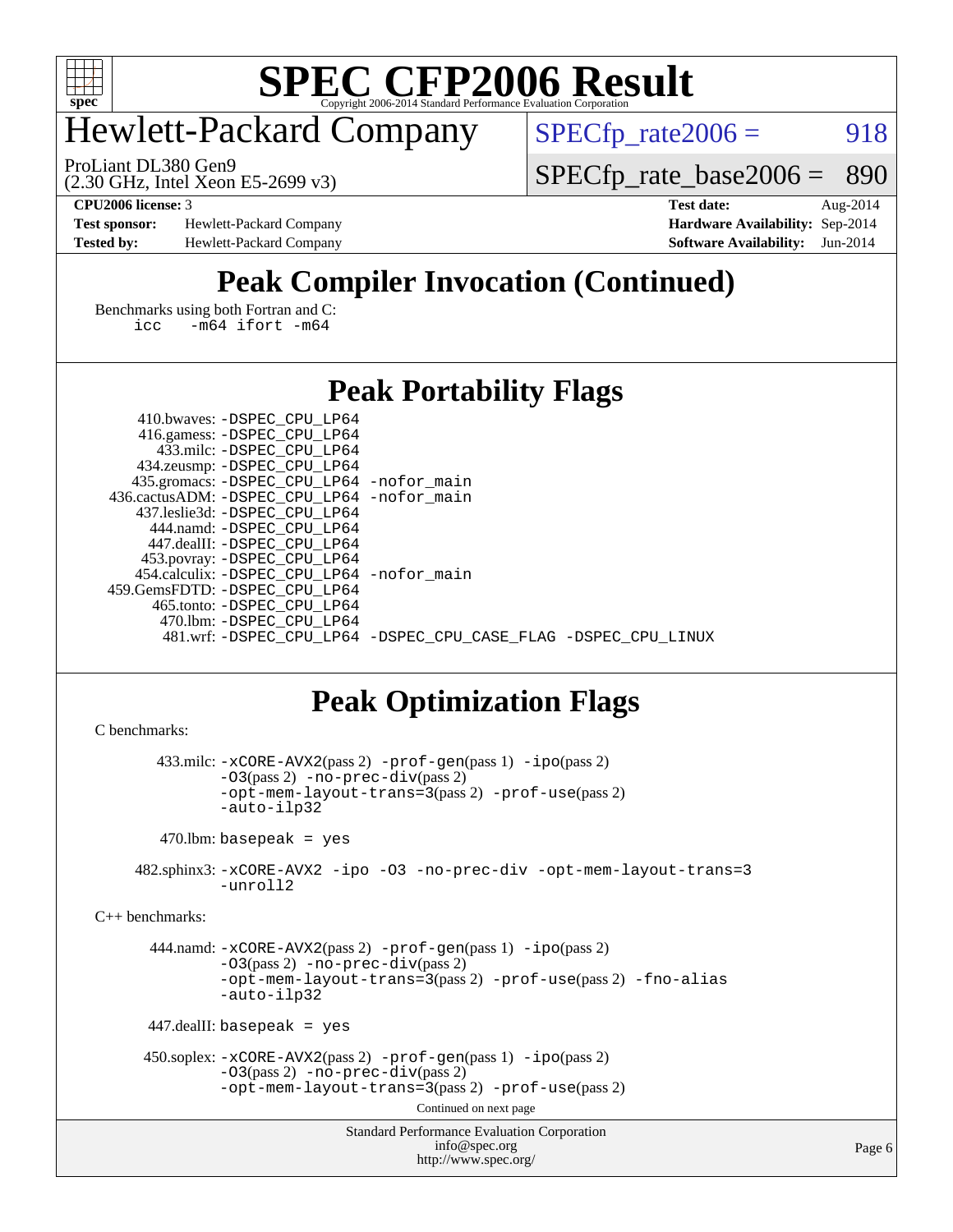

## Hewlett-Packard Company

(2.30 GHz, Intel Xeon E5-2699 v3) ProLiant DL380 Gen9

 $SPECTp_rate2006 = 918$ 

 $SPECTp\_rate\_base2006 = 890$ 

**[Test sponsor:](http://www.spec.org/auto/cpu2006/Docs/result-fields.html#Testsponsor)** Hewlett-Packard Company **[Hardware Availability:](http://www.spec.org/auto/cpu2006/Docs/result-fields.html#HardwareAvailability)** Sep-2014 **[Tested by:](http://www.spec.org/auto/cpu2006/Docs/result-fields.html#Testedby)** Hewlett-Packard Company **[Software Availability:](http://www.spec.org/auto/cpu2006/Docs/result-fields.html#SoftwareAvailability)** Jun-2014

**[CPU2006 license:](http://www.spec.org/auto/cpu2006/Docs/result-fields.html#CPU2006license)** 3 **[Test date:](http://www.spec.org/auto/cpu2006/Docs/result-fields.html#Testdate)** Aug-2014

## **[Peak Optimization Flags \(Continued\)](http://www.spec.org/auto/cpu2006/Docs/result-fields.html#PeakOptimizationFlags)**

Standard Performance Evaluation Corporation [info@spec.org](mailto:info@spec.org) 450.soplex (continued): [-opt-malloc-options=3](http://www.spec.org/cpu2006/results/res2014q3/cpu2006-20140908-31245.flags.html#user_peakOPTIMIZE450_soplex_f-opt-malloc-options_13ab9b803cf986b4ee62f0a5998c2238) 453.povray: [-xCORE-AVX2](http://www.spec.org/cpu2006/results/res2014q3/cpu2006-20140908-31245.flags.html#user_peakPASS2_CXXFLAGSPASS2_LDFLAGS453_povray_f-xAVX2_5f5fc0cbe2c9f62c816d3e45806c70d7)(pass 2) [-prof-gen](http://www.spec.org/cpu2006/results/res2014q3/cpu2006-20140908-31245.flags.html#user_peakPASS1_CXXFLAGSPASS1_LDFLAGS453_povray_prof_gen_e43856698f6ca7b7e442dfd80e94a8fc)(pass 1) [-ipo](http://www.spec.org/cpu2006/results/res2014q3/cpu2006-20140908-31245.flags.html#user_peakPASS2_CXXFLAGSPASS2_LDFLAGS453_povray_f-ipo)(pass 2) [-O3](http://www.spec.org/cpu2006/results/res2014q3/cpu2006-20140908-31245.flags.html#user_peakPASS2_CXXFLAGSPASS2_LDFLAGS453_povray_f-O3)(pass 2) [-no-prec-div](http://www.spec.org/cpu2006/results/res2014q3/cpu2006-20140908-31245.flags.html#user_peakPASS2_CXXFLAGSPASS2_LDFLAGS453_povray_f-no-prec-div)(pass 2) [-opt-mem-layout-trans=3](http://www.spec.org/cpu2006/results/res2014q3/cpu2006-20140908-31245.flags.html#user_peakPASS2_CXXFLAGS453_povray_f-opt-mem-layout-trans_a7b82ad4bd7abf52556d4961a2ae94d5)(pass 2) [-prof-use](http://www.spec.org/cpu2006/results/res2014q3/cpu2006-20140908-31245.flags.html#user_peakPASS2_CXXFLAGSPASS2_LDFLAGS453_povray_prof_use_bccf7792157ff70d64e32fe3e1250b55)(pass 2) [-unroll4](http://www.spec.org/cpu2006/results/res2014q3/cpu2006-20140908-31245.flags.html#user_peakCXXOPTIMIZE453_povray_f-unroll_4e5e4ed65b7fd20bdcd365bec371b81f) [-ansi-alias](http://www.spec.org/cpu2006/results/res2014q3/cpu2006-20140908-31245.flags.html#user_peakCXXOPTIMIZE453_povray_f-ansi-alias) [Fortran benchmarks](http://www.spec.org/auto/cpu2006/Docs/result-fields.html#Fortranbenchmarks):  $410.bwaves: basepeak = yes$  416.gamess: [-xCORE-AVX2](http://www.spec.org/cpu2006/results/res2014q3/cpu2006-20140908-31245.flags.html#user_peakPASS2_FFLAGSPASS2_LDFLAGS416_gamess_f-xAVX2_5f5fc0cbe2c9f62c816d3e45806c70d7)(pass 2) [-prof-gen](http://www.spec.org/cpu2006/results/res2014q3/cpu2006-20140908-31245.flags.html#user_peakPASS1_FFLAGSPASS1_LDFLAGS416_gamess_prof_gen_e43856698f6ca7b7e442dfd80e94a8fc)(pass 1) [-ipo](http://www.spec.org/cpu2006/results/res2014q3/cpu2006-20140908-31245.flags.html#user_peakPASS2_FFLAGSPASS2_LDFLAGS416_gamess_f-ipo)(pass 2) [-O3](http://www.spec.org/cpu2006/results/res2014q3/cpu2006-20140908-31245.flags.html#user_peakPASS2_FFLAGSPASS2_LDFLAGS416_gamess_f-O3)(pass 2) [-no-prec-div](http://www.spec.org/cpu2006/results/res2014q3/cpu2006-20140908-31245.flags.html#user_peakPASS2_FFLAGSPASS2_LDFLAGS416_gamess_f-no-prec-div)(pass 2) [-prof-use](http://www.spec.org/cpu2006/results/res2014q3/cpu2006-20140908-31245.flags.html#user_peakPASS2_FFLAGSPASS2_LDFLAGS416_gamess_prof_use_bccf7792157ff70d64e32fe3e1250b55)(pass 2) [-unroll2](http://www.spec.org/cpu2006/results/res2014q3/cpu2006-20140908-31245.flags.html#user_peakOPTIMIZE416_gamess_f-unroll_784dae83bebfb236979b41d2422d7ec2) [-inline-level=0](http://www.spec.org/cpu2006/results/res2014q3/cpu2006-20140908-31245.flags.html#user_peakOPTIMIZE416_gamess_f-inline-level_318d07a09274ad25e8d15dbfaa68ba50) [-scalar-rep-](http://www.spec.org/cpu2006/results/res2014q3/cpu2006-20140908-31245.flags.html#user_peakOPTIMIZE416_gamess_f-disablescalarrep_abbcad04450fb118e4809c81d83c8a1d) 434.zeusmp: basepeak = yes 437.leslie3d: [-xCORE-AVX2](http://www.spec.org/cpu2006/results/res2014q3/cpu2006-20140908-31245.flags.html#user_peakOPTIMIZE437_leslie3d_f-xAVX2_5f5fc0cbe2c9f62c816d3e45806c70d7) [-ipo](http://www.spec.org/cpu2006/results/res2014q3/cpu2006-20140908-31245.flags.html#user_peakOPTIMIZE437_leslie3d_f-ipo) [-O3](http://www.spec.org/cpu2006/results/res2014q3/cpu2006-20140908-31245.flags.html#user_peakOPTIMIZE437_leslie3d_f-O3) [-no-prec-div](http://www.spec.org/cpu2006/results/res2014q3/cpu2006-20140908-31245.flags.html#user_peakOPTIMIZE437_leslie3d_f-no-prec-div) [-opt-prefetch](http://www.spec.org/cpu2006/results/res2014q3/cpu2006-20140908-31245.flags.html#user_peakOPTIMIZE437_leslie3d_f-opt-prefetch) 459.GemsFDTD: basepeak = yes 465.tonto: [-xCORE-AVX2](http://www.spec.org/cpu2006/results/res2014q3/cpu2006-20140908-31245.flags.html#user_peakPASS2_FFLAGSPASS2_LDFLAGS465_tonto_f-xAVX2_5f5fc0cbe2c9f62c816d3e45806c70d7)(pass 2) [-prof-gen](http://www.spec.org/cpu2006/results/res2014q3/cpu2006-20140908-31245.flags.html#user_peakPASS1_FFLAGSPASS1_LDFLAGS465_tonto_prof_gen_e43856698f6ca7b7e442dfd80e94a8fc)(pass 1) [-ipo](http://www.spec.org/cpu2006/results/res2014q3/cpu2006-20140908-31245.flags.html#user_peakPASS2_FFLAGSPASS2_LDFLAGS465_tonto_f-ipo)(pass 2) [-O3](http://www.spec.org/cpu2006/results/res2014q3/cpu2006-20140908-31245.flags.html#user_peakPASS2_FFLAGSPASS2_LDFLAGS465_tonto_f-O3)(pass 2) [-no-prec-div](http://www.spec.org/cpu2006/results/res2014q3/cpu2006-20140908-31245.flags.html#user_peakPASS2_FFLAGSPASS2_LDFLAGS465_tonto_f-no-prec-div)(pass 2) [-prof-use](http://www.spec.org/cpu2006/results/res2014q3/cpu2006-20140908-31245.flags.html#user_peakPASS2_FFLAGSPASS2_LDFLAGS465_tonto_prof_use_bccf7792157ff70d64e32fe3e1250b55)(pass 2) [-unroll4](http://www.spec.org/cpu2006/results/res2014q3/cpu2006-20140908-31245.flags.html#user_peakOPTIMIZE465_tonto_f-unroll_4e5e4ed65b7fd20bdcd365bec371b81f) [-auto](http://www.spec.org/cpu2006/results/res2014q3/cpu2006-20140908-31245.flags.html#user_peakOPTIMIZE465_tonto_f-auto) [-inline-calloc](http://www.spec.org/cpu2006/results/res2014q3/cpu2006-20140908-31245.flags.html#user_peakOPTIMIZE465_tonto_f-inline-calloc) [-opt-malloc-options=3](http://www.spec.org/cpu2006/results/res2014q3/cpu2006-20140908-31245.flags.html#user_peakOPTIMIZE465_tonto_f-opt-malloc-options_13ab9b803cf986b4ee62f0a5998c2238) [Benchmarks using both Fortran and C](http://www.spec.org/auto/cpu2006/Docs/result-fields.html#BenchmarksusingbothFortranandC): 435.gromacs: [-xCORE-AVX2](http://www.spec.org/cpu2006/results/res2014q3/cpu2006-20140908-31245.flags.html#user_peakPASS2_CFLAGSPASS2_FFLAGSPASS2_LDFLAGS435_gromacs_f-xAVX2_5f5fc0cbe2c9f62c816d3e45806c70d7)(pass 2) [-prof-gen](http://www.spec.org/cpu2006/results/res2014q3/cpu2006-20140908-31245.flags.html#user_peakPASS1_CFLAGSPASS1_FFLAGSPASS1_LDFLAGS435_gromacs_prof_gen_e43856698f6ca7b7e442dfd80e94a8fc)(pass 1) [-ipo](http://www.spec.org/cpu2006/results/res2014q3/cpu2006-20140908-31245.flags.html#user_peakPASS2_CFLAGSPASS2_FFLAGSPASS2_LDFLAGS435_gromacs_f-ipo)(pass 2) [-O3](http://www.spec.org/cpu2006/results/res2014q3/cpu2006-20140908-31245.flags.html#user_peakPASS2_CFLAGSPASS2_FFLAGSPASS2_LDFLAGS435_gromacs_f-O3)(pass 2) [-no-prec-div](http://www.spec.org/cpu2006/results/res2014q3/cpu2006-20140908-31245.flags.html#user_peakPASS2_CFLAGSPASS2_FFLAGSPASS2_LDFLAGS435_gromacs_f-no-prec-div)(pass 2) [-opt-mem-layout-trans=3](http://www.spec.org/cpu2006/results/res2014q3/cpu2006-20140908-31245.flags.html#user_peakPASS2_CFLAGS435_gromacs_f-opt-mem-layout-trans_a7b82ad4bd7abf52556d4961a2ae94d5)(pass 2) [-prof-use](http://www.spec.org/cpu2006/results/res2014q3/cpu2006-20140908-31245.flags.html#user_peakPASS2_CFLAGSPASS2_FFLAGSPASS2_LDFLAGS435_gromacs_prof_use_bccf7792157ff70d64e32fe3e1250b55)(pass 2) [-opt-prefetch](http://www.spec.org/cpu2006/results/res2014q3/cpu2006-20140908-31245.flags.html#user_peakOPTIMIZE435_gromacs_f-opt-prefetch) [-auto-ilp32](http://www.spec.org/cpu2006/results/res2014q3/cpu2006-20140908-31245.flags.html#user_peakCOPTIMIZE435_gromacs_f-auto-ilp32)  $436.cactusADM:basepeak = yes$  454.calculix: basepeak = yes 481.wrf: [-xCORE-AVX2](http://www.spec.org/cpu2006/results/res2014q3/cpu2006-20140908-31245.flags.html#user_peakOPTIMIZE481_wrf_f-xAVX2_5f5fc0cbe2c9f62c816d3e45806c70d7) [-ipo](http://www.spec.org/cpu2006/results/res2014q3/cpu2006-20140908-31245.flags.html#user_peakOPTIMIZE481_wrf_f-ipo) [-O3](http://www.spec.org/cpu2006/results/res2014q3/cpu2006-20140908-31245.flags.html#user_peakOPTIMIZE481_wrf_f-O3) [-no-prec-div](http://www.spec.org/cpu2006/results/res2014q3/cpu2006-20140908-31245.flags.html#user_peakOPTIMIZE481_wrf_f-no-prec-div) [-auto-ilp32](http://www.spec.org/cpu2006/results/res2014q3/cpu2006-20140908-31245.flags.html#user_peakCOPTIMIZE481_wrf_f-auto-ilp32) The flags files that were used to format this result can be browsed at <http://www.spec.org/cpu2006/flags/Intel-ic14.0-official-linux64.20140128.html> <http://www.spec.org/cpu2006/flags/HP-Platform-Flags-Intel-V1.2-HSW-revA.html> You can also download the XML flags sources by saving the following links: <http://www.spec.org/cpu2006/flags/Intel-ic14.0-official-linux64.20140128.xml> <http://www.spec.org/cpu2006/flags/HP-Platform-Flags-Intel-V1.2-HSW-revA.xml>

<http://www.spec.org/>